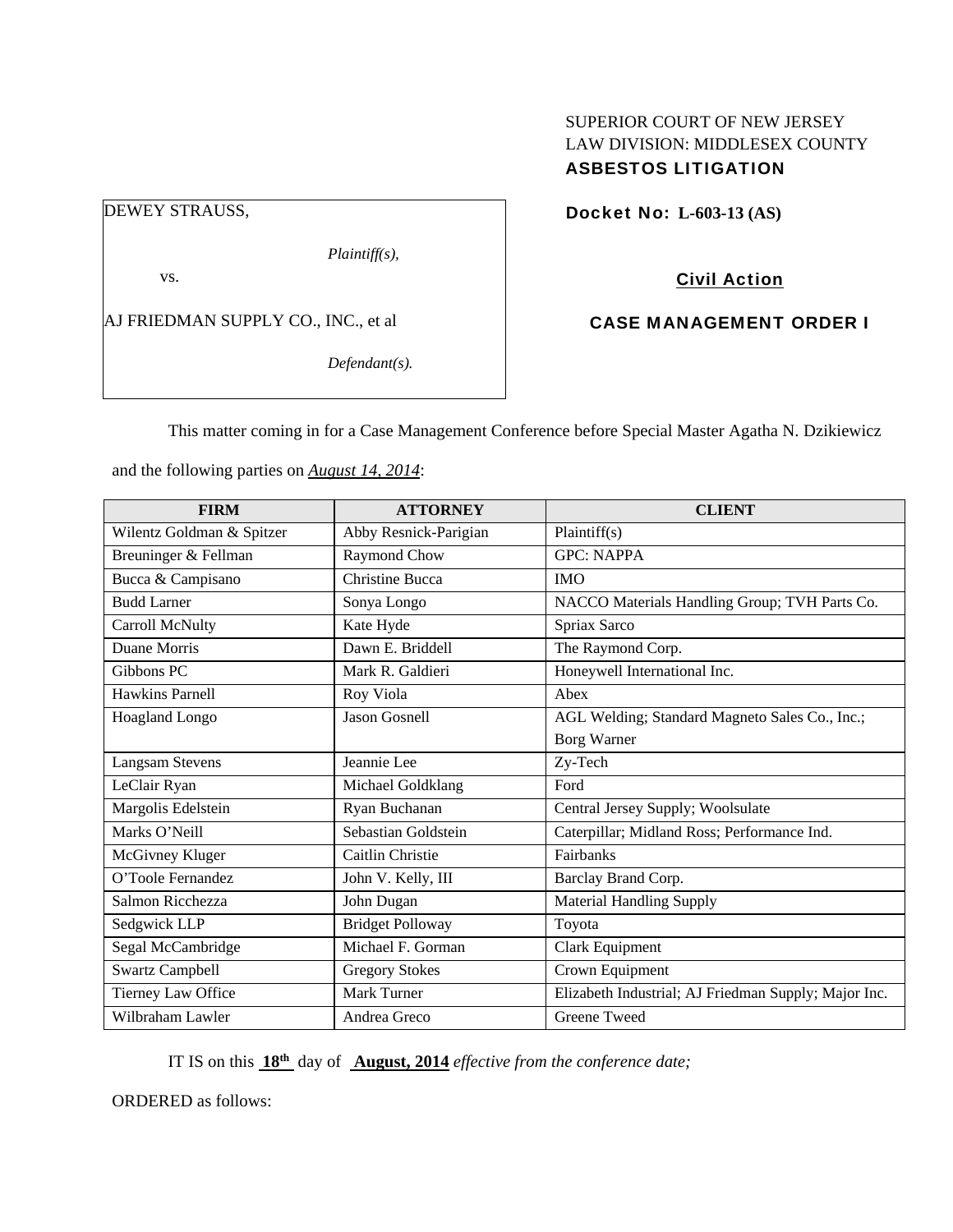Counsel receiving this Order through computerized electronic medium (E-Mail) shall be deemed by the court to have received a copy of the filed original court document. Any document served pursuant to this Order shall be deemed to be served by mail pursuant to *R*.1:5-2.

Defense counsel shall notify plaintiffs' counsel within thirty (30) days of the date of this Order if their client was incorrectly named in the Complaint. Counsel may be barred from raising this defense at a later time for failure to comply.

## **DISCOVERY**

| November 21, 2014 | Plaintiff shall serve answers to standard interrogatories, provide the information<br>required by paragraph VI.B.1.a. of the General Order, and shall advise<br>defendants whether the plaintiff is available for deposition and, if not, the reasons<br>therefore by this date. |  |  |
|-------------------|----------------------------------------------------------------------------------------------------------------------------------------------------------------------------------------------------------------------------------------------------------------------------------|--|--|
| December 12, 2014 | Defendants shall serve answers to standard interrogatories by this date.                                                                                                                                                                                                         |  |  |
| December 31, 2014 | Plaintiff shall propound supplemental interrogatories and document requests by this<br>date.                                                                                                                                                                                     |  |  |
| January 30, 2015  | Defendants shall serve answers to supplemental interrogatories and document<br>requests by this date.                                                                                                                                                                            |  |  |
| December 31, 2014 | Defendants shall propound supplemental interrogatories and document requests by<br>this date.                                                                                                                                                                                    |  |  |
| January 30, 2015  | Plaintiff shall serve answers to supplemental interrogatories and document requests<br>by this date.                                                                                                                                                                             |  |  |
| March 20, 2015    | Plaintiff depositions shall be concluded by this date. Plaintiff's counsel shall<br>contact the Special Master within one week of this deadline if plaintiff depositions<br>are not completed by this date.                                                                      |  |  |
| April 30, 2015    | Fact discovery, including depositions, shall be completed by this date. Plaintiff's<br>counsel shall contact the Special Master within one week of this deadline if all fact<br>discovery is not completed.                                                                      |  |  |
| June 12, 2015     | Depositions of corporate representatives shall be completed by this date.                                                                                                                                                                                                        |  |  |

# **EARLY SETTLEMENT**

August 14, 2015 Settlement demands shall be served on all counsel and the Special Master by this date.

\_\_\_\_\_\_\_\_\_\_\_\_\_\_\_\_\_\_\_\_\_\_\_\_\_\_\_\_\_\_\_\_\_\_\_\_\_\_\_\_\_\_\_\_\_\_\_\_\_\_\_\_\_\_\_\_\_\_\_\_\_\_\_\_\_\_\_\_\_\_\_\_\_\_\_\_\_\_\_\_\_\_\_\_\_\_\_\_\_\_\_\_\_\_\_\_\_\_\_\_\_\_\_\_\_\_\_\_\_\_

# **SUMMARY JUDGMENT MOTION PRACTICE**

- July 10, 2015 Summary judgment motions shall be filed no later than this date.
- August 7, 2015 Last return date for summary judgment motions.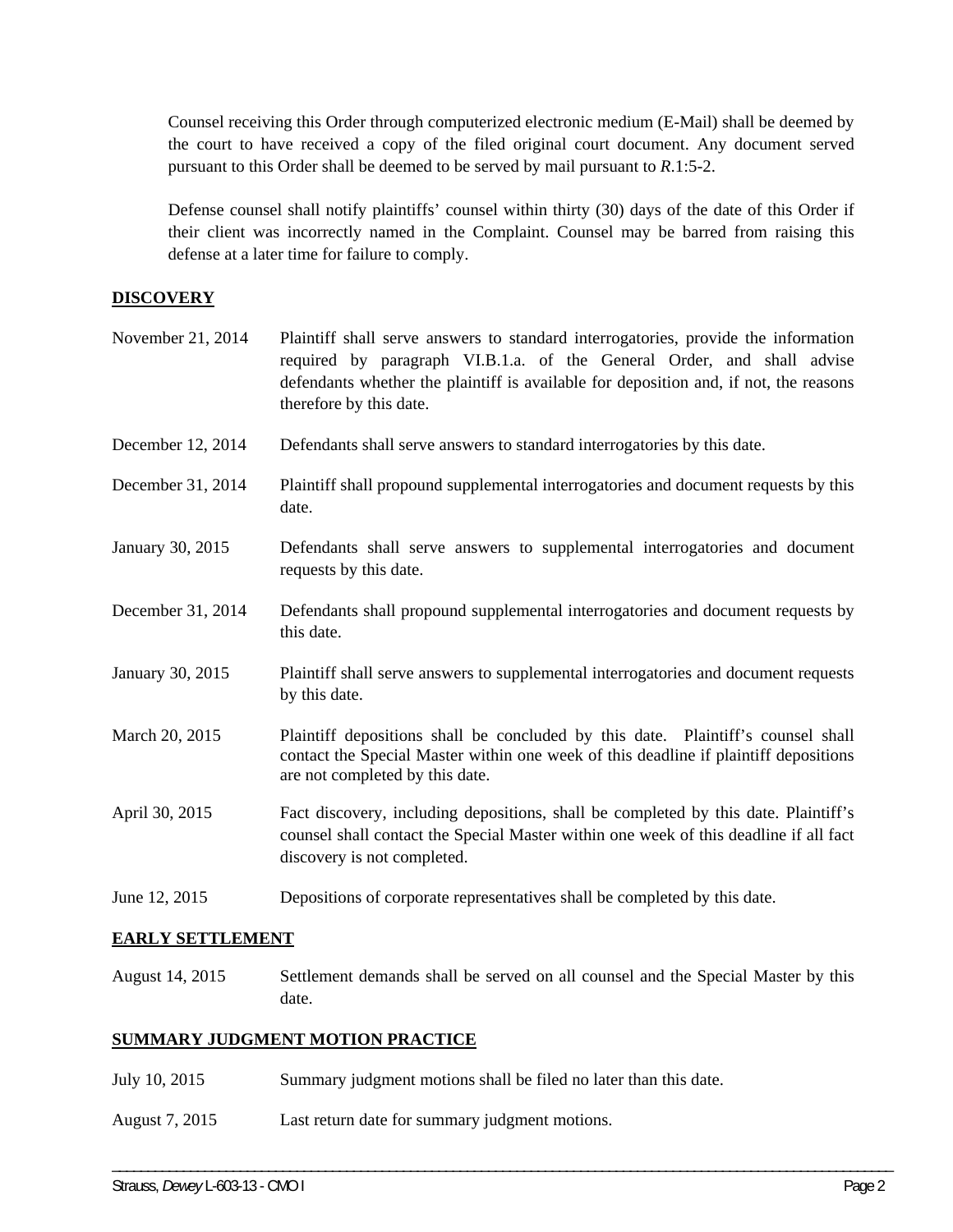### **MEDICAL DEFENSE**

November 21, 2014 Plaintiff shall serve executed medical authorizations (along with answers to interrogatories) by this date.

- November 21, 2014 Plaintiff shall serve a diagnostic medical report and any medical records in plaintiff's possession by this date.
- May 29, 2015 Plaintiff shall serve medical expert reports by this date.
- August 31, 2015 The defense medical examination of plaintiff(s) shall be completed by this date.

September 30, 2015 Defendants shall identify its medical experts and serve medical expert reports, if any, by this date. **In addition, defendants shall notify plaintiff's counsel (as well as all counsel of record) of a joinder in an expert medical defense by this date.** 

## **LIABILITY EXPERT REPORTS**

September 11, 2015 Plaintiff shall identify its liability experts and serve liability expert reports or a certified expert statement by this date or waive any opportunity to rely on liability expert testimony.

October 13, 2015 Defendants shall identify its liability experts and serve liability expert reports, if any, by this date or waive any opportunity to rely on liability expert testimony.

#### **ECONOMIST EXPERT REPORTS**

September 11, 2015 Plaintiff shall identify its expert economists and serve expert economist report(s), if any, by this date or waive any opportunity to rely on economic expert testimony.

October 13, 2015 Defendants shall identify its expert economists and serve expert economist report(s), if any, by this date or waive any opportunity to rely on economic expert testimony.

#### **EXPERT DEPOSITIONS**

November 6, 2015 Expert depositions shall be completed by this date. To the extent that plaintiff and defendant generic experts have been deposed before, the parties seeking that deposition in this case must file an application before the Special Master and demonstrate the necessity for that deposition. To the extent possible, documents requested in a deposition notice directed to an expert shall be produced three days in advance of the expert deposition. The expert shall not be required to produce documents that are readily accessible in the public domain.

#### **PRE-TRIAL AND TRIAL**

August 20, 2015 @ 10:00am Settlement conference. All defense counsel shall appear with authority to negotiate settlement and have a representative authorized to negotiate settlement available by phone. Any request to be excused from the

\_\_\_\_\_\_\_\_\_\_\_\_\_\_\_\_\_\_\_\_\_\_\_\_\_\_\_\_\_\_\_\_\_\_\_\_\_\_\_\_\_\_\_\_\_\_\_\_\_\_\_\_\_\_\_\_\_\_\_\_\_\_\_\_\_\_\_\_\_\_\_\_\_\_\_\_\_\_\_\_\_\_\_\_\_\_\_\_\_\_\_\_\_\_\_\_\_\_\_\_\_\_\_\_\_\_\_\_\_\_